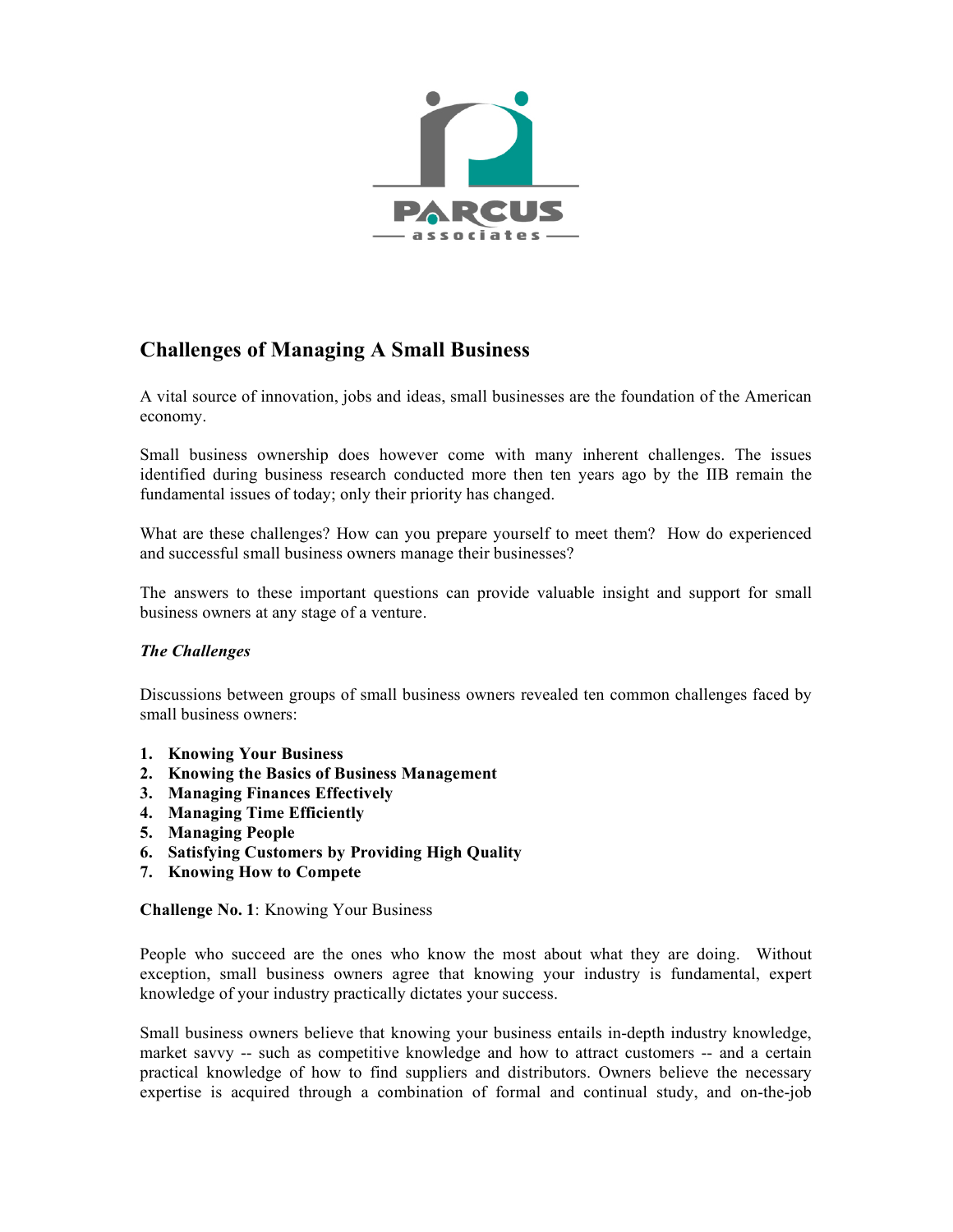experience. Unanimously, they recommend that new or would-be owners become as qualified as possible in all of these areas, beginning with professional education.

By being an expert you control a great portion of your destiny.

**Challenge No. 2**: Knowing the Basics of Business Management

In addition to knowledge of a specific field, small business owners need to know the basics of managing a business -- for example, the principles of accounting and bookkeeping, production scheduling, personnel management, financial management, marketing, planning for the future, and more. Many owners feel they were under prepared in these areas and, they are correct. There is a limit to the expertise of any ONE individual.

Management [or executive] skills also include goal-setting and decision-making, and human resource development. This last aspect is important, noted many owners, because it builds the future of a business. Not only must you find and retain good employees, but you must continually train them to ensure that you have a qualified staff as the business grows.

As a business grows, the need to further develop management skills intensifies. In addition to such areas as managing people, the ability to plan is an essential skill that builds the future of a company.

To help with ongoing planning during the life of their businesses, many owners develop a formal business plan.

Business plans usually include projections of fixed and variable expenses, and analyses of the company's break-even point (the amount of sales necessary to cover expenses), competition, and projected sales. A business plan also includes strategies for marketing and growth. IT is the firms roadmap to the future.

During any kind of planning activity, outside consultants can provide valuable expertise and serve as invaluable tool to an owner in improving and supplementing their business management knowledge.

#### **Challenge No. 3**: Managing Finances Effectively

Cash flow is the pervasive financial management issue for small business owners. Most businesses that fail do so not because that were unprofitable but because they rean out of cash. While profit is the scorecard for business cash is it's blood.

Another challenge to successful financial management is extending credit to customers -- a necessary part of many businesses. Customers often expect it. However, many owners find it difficult to evaluate the credit risk of potential customers.

Monitoring accounts receivable to assure a steady cash flow is a universal concern of small business owners. If a business can't keep track of your receivables and follow upon them, you'll always have a cash flow problem.

Many small business owners use professional services to help manage the financial aspects of their businesses. Accountants are the most frequently relied-upon financial advisors; and work most effectively when complimented with an advisor who has strong planning and operational skills.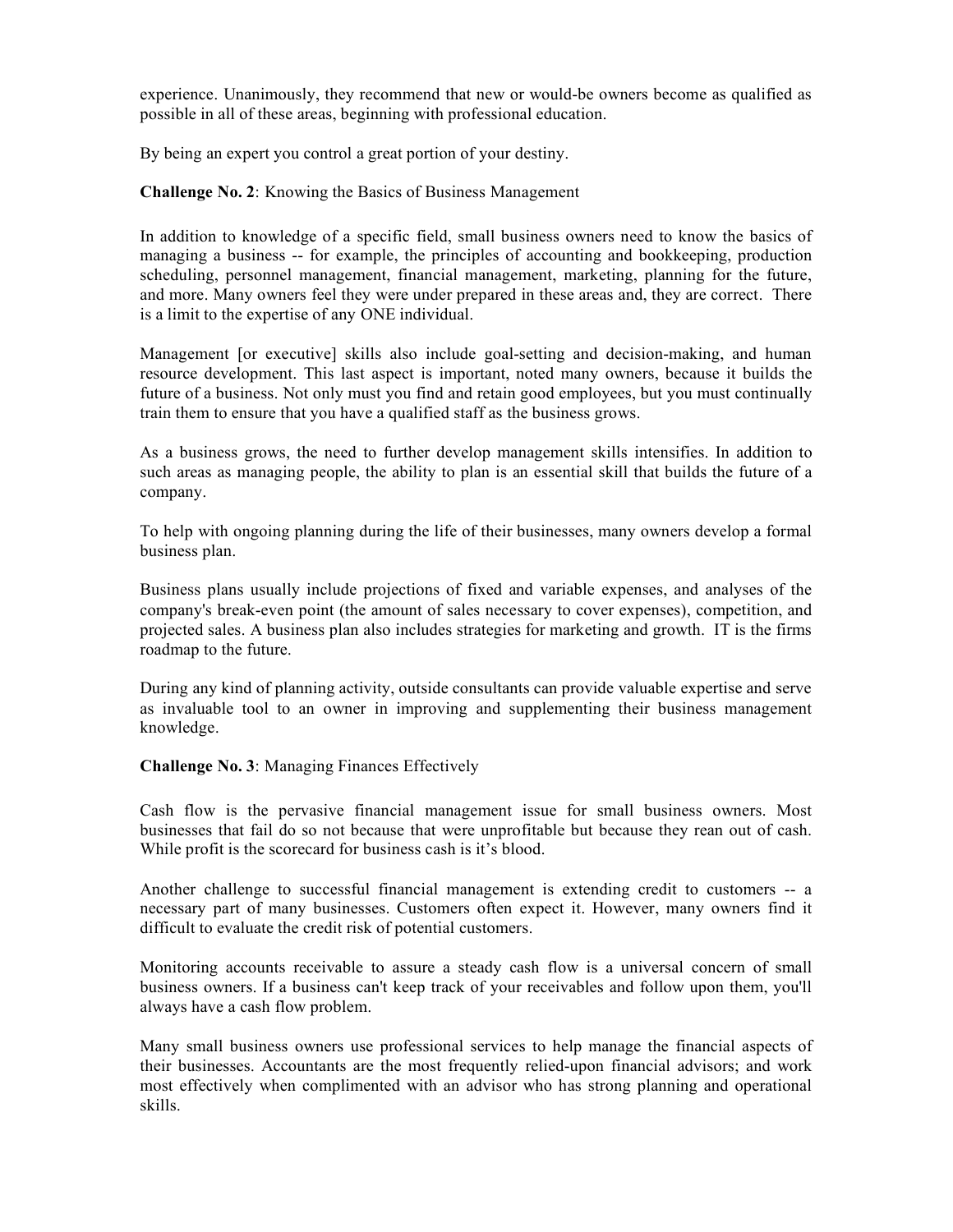## **Challenge No. 4**: Managing Time Efficiently

The long hours and variety of tasks required to manage a small business demand good time management skills. Every small business owner feels stretched Running any kind of business involves many different responsibilities and little time in which to fulfill them. This is a continual challenge … while an owner working on their business, they're not spending time working on cash flow, attending to business management or planning for the future.

The freedom to delegate responsibilities to people who can fulfill them is important to small business owners, who often find their time stretched to the limit. Business owners must hire the best, most qualified people they can, whatever the area is; and then delegate.

Stores are full of books on time management, and indeed, small business owners reported that this is one of their favorite topics. Some owners reported that they also attended time management seminars.

Based on the input of owners, telephone calls and appointments are two key areas of time management. Several owners reported that they group their calls during specific times of the day first thing in the morning, right before lunch, and at about 5:00; people are most likely to be in their offices during these times.

Another successful technique that many owners use is referring back to their business plan. This helps them set priorities and ensures that they spend their time where it will be used most effectively.

The penalties for not using time wisely can be stiff. Many owners reported that they knew of many businesses that had failed because the owner hadn't worked the hours. At best, inefficient time management can prevent a company from running smoothly and cost-effectively.

Owners summarize their time-management methods in a three-point plan:

Be disciplined about your time. Making a business successful demands your time. Again and again, owners stressed the importance of putting in the hours.

Stick to your original plan. When in doubt about where to put your time, check your business plan for priorities.

If you have the opportunity, delegate responsibilities to those who can fulfill them.

#### **Challenge No. 5**: Managing People

A positive representation of any business has to do mostly with it's employees. Employees have to know what the company's goals are and what type of it wants to portray.

Finding, keeping, and managing good personnel, both hourly employees and management, ranks among the major challenges for small businesses. Many owners believe that it is critical to success.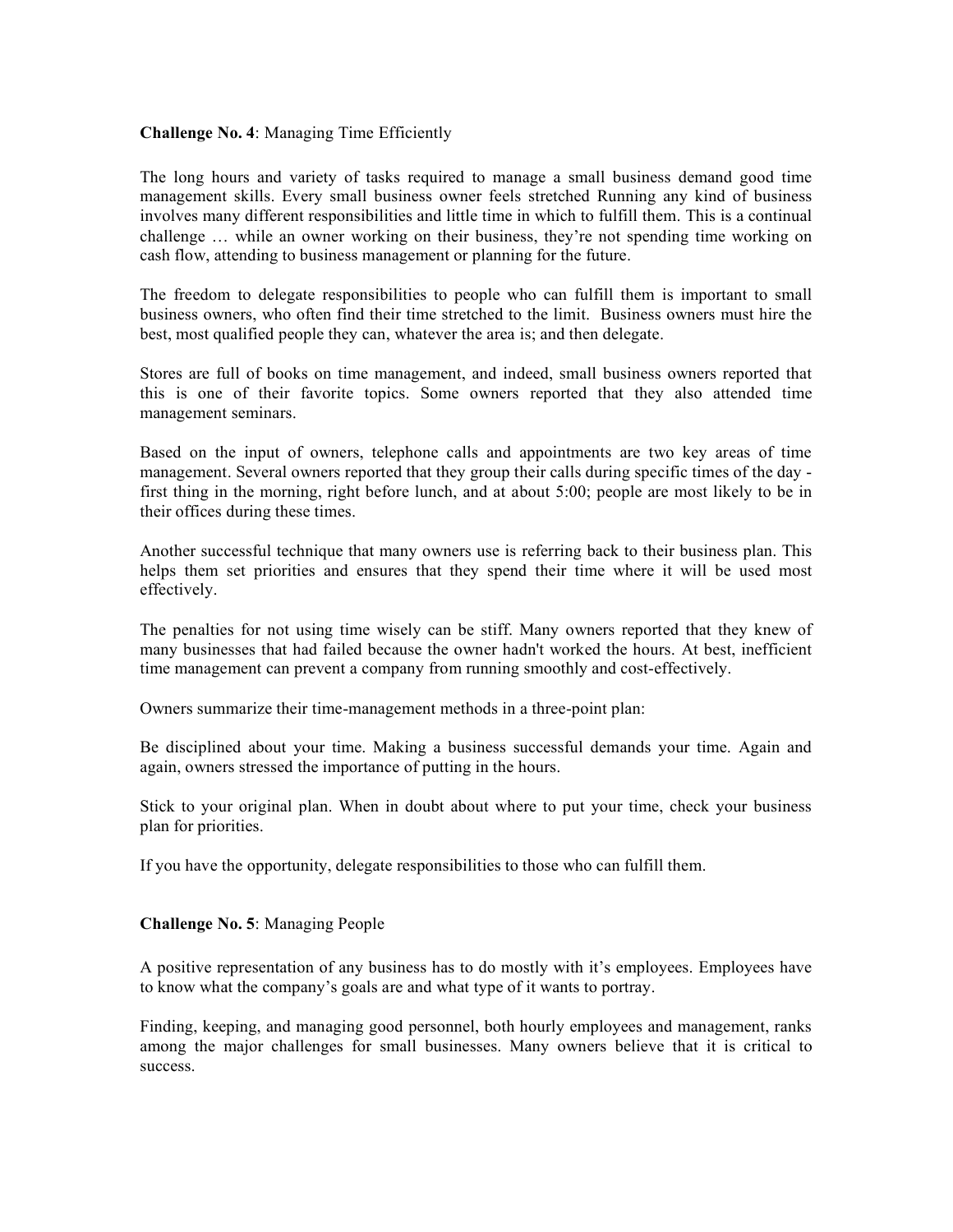Finding qualified employees can be a real challenge. For example, in addition to competing with larger companies for business, small business owners find that they must also compete with each other when it comes to hiring good employees.

Nonetheless, small business owners believe in their ability to compete for good employees because they can offer some benefits that big companies cannot - such as flexible schedules, loyalty and other intangible benefits.

The road to building a competent staff is often paved with challenges. Many small business owners find it difficult to select the right employees. Retaining good help is particularly difficult.

Motivating employees through encouragement and guidance helps to build and retain a competent staff. Here, too, a realistic and supportive attitude can help meet the challenge:

Motivating employees to consistently deliver quality is critical to business success, particularly for a service business. Owners must communicate their goals effectively and train their employees to help achieve these goals. All this requires a delicate balance act.

Generally, owners rely on employee training to ensure that their staff is competent and has the right attitude.

Compensation is a second effective method to motivate employees into conveying a positive attitude and working responsibly. As might be expected, many owners find this a particular challenge. While small businesses typically do not have the resources to pay high wages, they need to adequately compensate employees in order to attract and retain them.

Benefits are another important way to attract and retain good employees. A fair and generous benefits package helps employees feel both valued and secure - - two important characteristics that small business owners feel they can offer to their employees. Even the smallest of businesses can offer such benefits through group programs. Being creative with intangible benefits is another effective way to retain employees.

When an employee doesn't work out, then what? Many owners find this one of the most challenging aspects of the business. Often, the difficulty of firing an employee leads owners to retain weak players longer than they should.

**Challenge No. 6**: Satisfying Customers by Providing High Quality

First and foremost, recommend owners, commit yourself to providing quality. This establishes and maintains credibility with your customers.

Deliver the best possible product or service and do everything you can to ensure that your customers are satisfied. This is the creed by which small business owners everywhere live. Upholding it is a constant challenge. Customers are the foundation of your business. Thus, it is absolutely essential to do everything possible to please them.

As a business grows, it's important to maintain quality - but when sales begin to increase, it can be a major challenge to keep the original commitment to the quality and benefits of your product. Thus, most businesses set a goal for controlled growth.